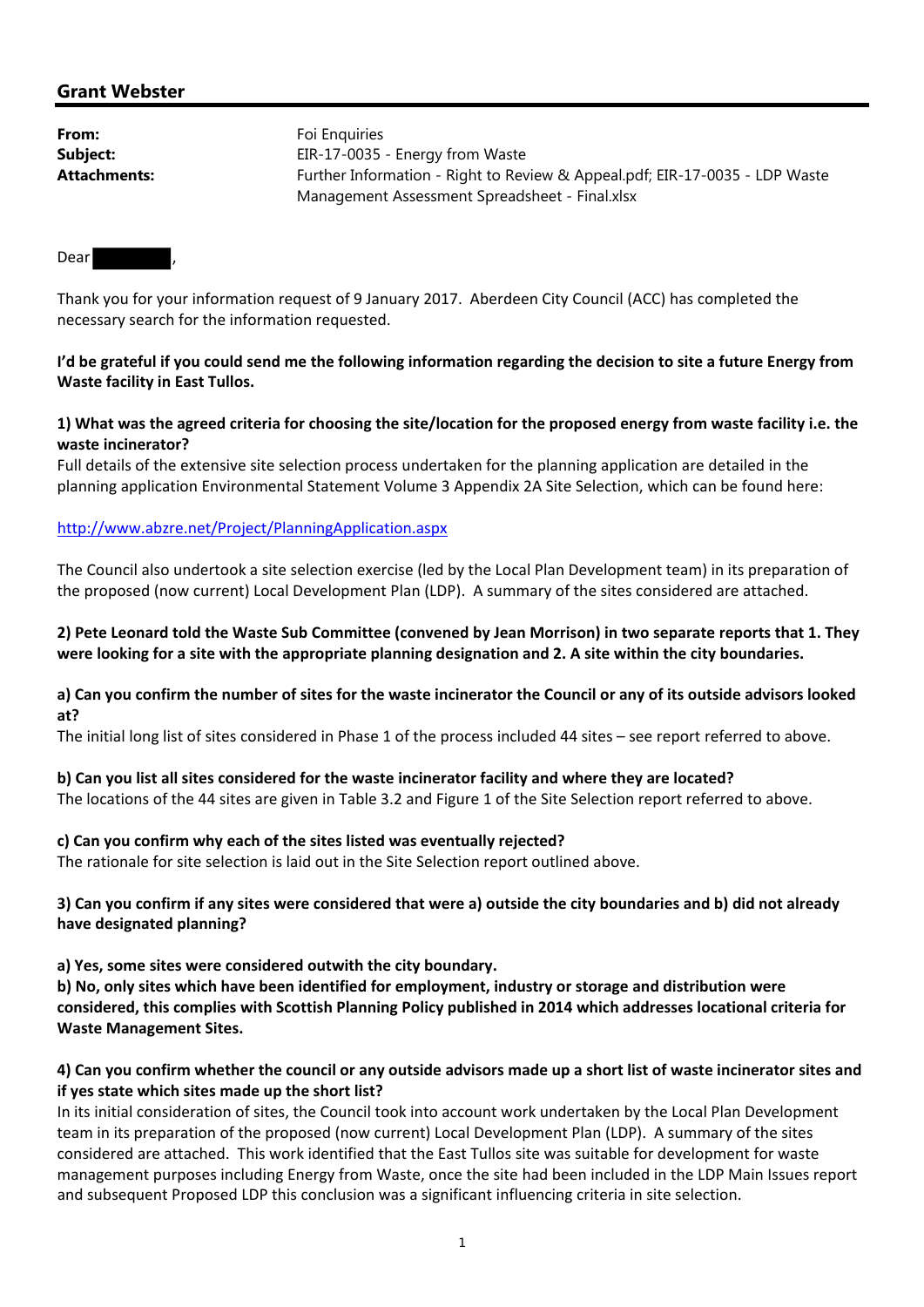# 5) Can you also send me the details of (or the link to) the minutes of the meeting where Members agreed to go **ahead with locating the proposed waste incinerator in East Tullos?**

Members considered the following report 'Acquisition of Site ‐ Greenbank Crescent, East Tullos (CHI/7563)' at the meeting of Finance, Policy and Resources Committee on 14 December 2014. The weblink to the minutes is:

## http://committees.aberdeencity.gov.uk/ieListDocuments.aspx?CId=146&MId=3556&Ver=4

The report was exempt by virtue of Paragraph 6 FINANCIAL AFFAIRS OF PARTICULAR PERSON: Information relating to the financial or business affairs of any particular person (other than the authority). Information is not exempt if required to be registered under the Companies Act 1985 or similar legislation and by virtue of Paragraph 9 TERMS OF ACQUISITION OR DISPOSAL

# 6) Can you also confirm whether the Waste sub committee convened on May 7 2014 and if yes send me the link **to the minutes?**

The meeting on 7 May 2014 was cancelled.

# a) If yes, can you confirm why there seems to be no report of that meeting or its minutes on the ACC website? **b)If they did not meet on that date can you confirm why they did not meet?**

Convener cancelled the meeting on the basis that there was no substantive business.

7) Finally, can you give me a list of all links pertaining to reports Pete Leonard or any of his subordinates (or any advisors the council may have used) submitted to the Waste sub committee or indeed the Finance and Resources **committee regarding the choice of the waste incinerator location?**

Item 16 ABERDEEN LOCAL DEVELOPMENT PLAN ‐ MAIN ISSUES ‐ EPI/13/182 of Enterprise, Planning and Infrastructure Committee on 12 November 2013

http://committees.aberdeencity.gov.uk/ieListDocuments.aspx?CId=140&MId=2897&Ver=4

Item 8 of Zero Waste Sub‐committee on 25 February 2014 (exempt report by virtue of Paragraph 9 TERMS OF ACQUISITION OR DISPOSAL)

http://committees.aberdeencity.gov.uk/ieListDocuments.aspx?CId=439&MId=2838&Ver=4

Item 7 of Zero Waste Sub‐committee on 7 October 2014 (exempt report by virtue of Paragraph 9 TERMS OF ACQUISITION OR DISPOSAL)

http://committees.aberdeencity.gov.uk/ieListDocuments.aspx?CId=439&MId=2841&Ver=4

Item 21. Proposed Aberdeen Local Development Plan - CHI/14/001 of Communities, Housing and infrastructure Committee on 28 October 2014

http://committees.aberdeencity.gov.uk/ieListDocuments.aspx?CId=503&MId=3452&Ver=4

Item 31 of Finance, Policy and Resources Committee on 14 December 2014 (exempt report by virtue of Paragraph 6 FINANCIAL AFFAIRS OF PARTICULAR PERSON: Information relating to the financial or business affairs of any particular person (other than the authority). Information is not exempt if required to be registered under the Companies Act 1985 or similar legislation and by virtue of Paragraph 9 TERMS OF ACQUISITION OR DISPOSAL

http://committees.aberdeencity.gov.uk/ieListDocuments.aspx?CId=146&MId=3556&Ver=4

Item 6. Zero Waste Project Joint Working Update of Zero Waste Management Sub‐committee on 6 October 2015

http://committees.aberdeencity.gov.uk/ieListDocuments.aspx?CId=439&MId=3654&Ver=4

We hope this helps with your request.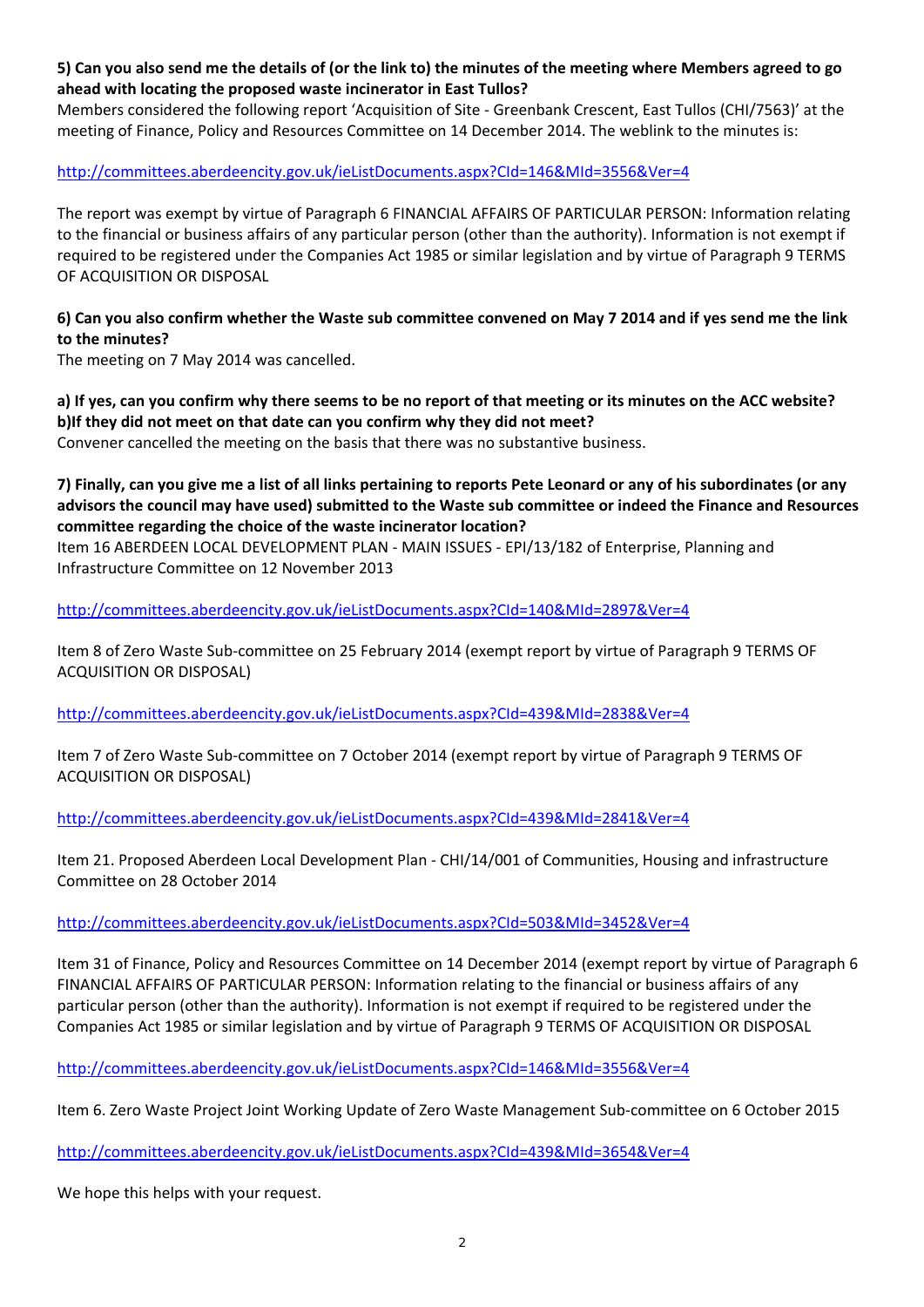Yours sincerely,

Grant Webster Information Compliance Officer

## **INFORMATION ABOUT THE HANDLING OF YOUR REQUEST**

As the information which you requested is environmental information, as defined under Regulation 2(1) of the Environmental Information (Scotland) Regulations 2004 (the EIRs), ACC considered that it was exempt from release through FOISA, and must therefore give you notice that we are refusing your request under Section 39(2) of FOISA (Freedom of Information (Scotland) Act 2002). However, you have a separate right to access the information which you have requested under Regulation 5 of the EIRs, under which ACC has handled your request. Please refer to the attached PDF for more information about your rights under the EIRs.

Information Compliance Team Communications and Promotion Office of Chief Executive Aberdeen City Council Room 1‐24 Town House Broad Street ABERDEEN AB10 1AQ

foienquiries@aberdeencity.gov.uk 01224 523827/523602

Tel 03000 200 292

\*03000 numbers are free to call if you have 'free minutes' included in your mobile call plan. Calls from BT landlines will be charged at the local call rate of 10.24p per minute (the same as 01224s).

www.aberdeencity.gov.uk